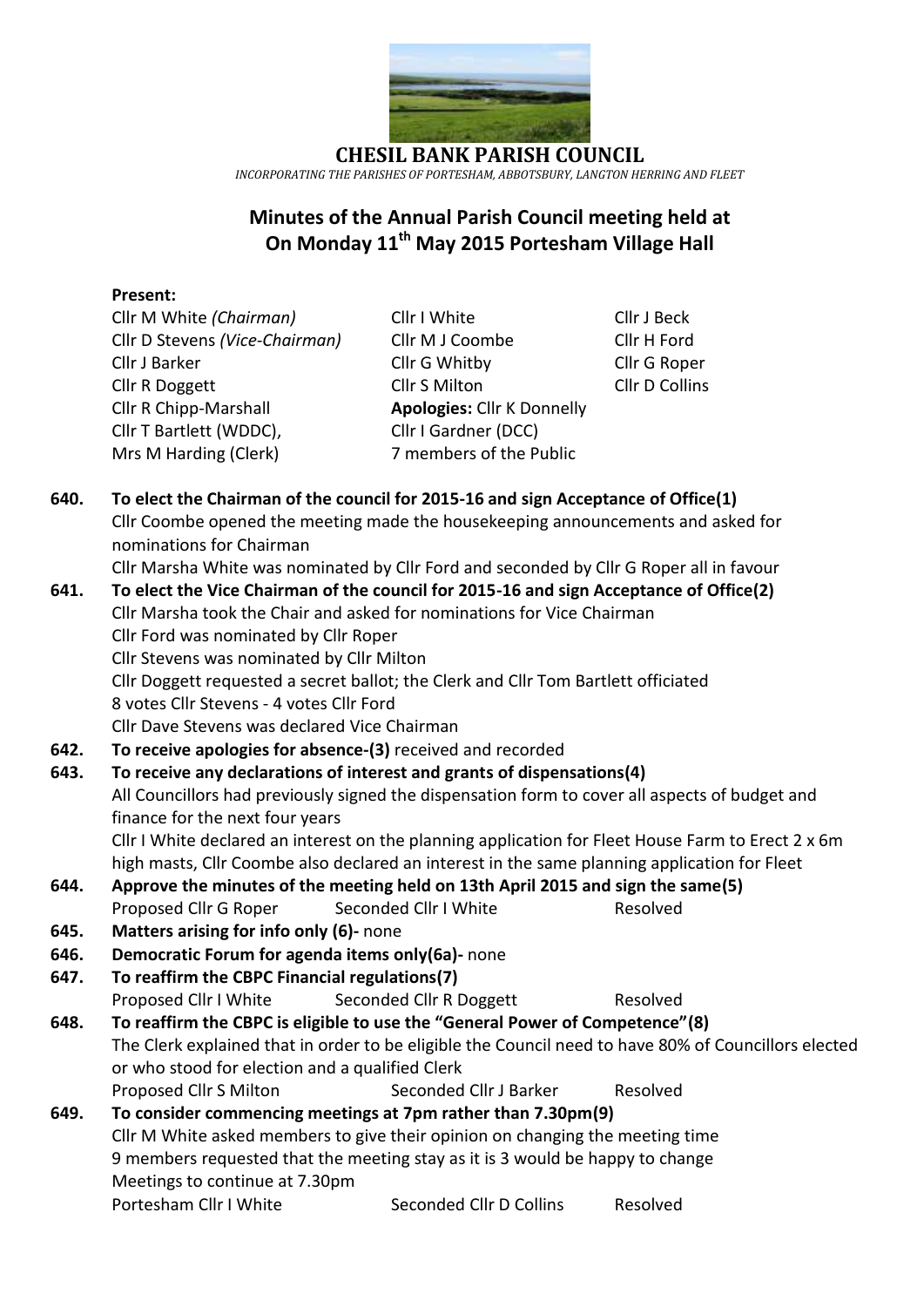### **CHESIL BANK PARISH COUNCIL**

*INCORPORATING THE PARISHES OF PORTESHAM, ABBOTSBURY, LANGTON HERRING AND FLEET*

#### **650. To appoint/reaffirm the area reps/working groups and members(10)**

- i. **Emergency Planning:** Cllrs I White, R Doggett, D Stevens and J Beck were happy to continue, this working group will continue until the Abbotsbury mast has been enabled and Langton Herring have decided about the VROSS project
- ii. **Planning and development**: Cllrs R Doggett, J Coombe, K Donnelly and G Whitby were happy to continue
- **iii. Mobile and communications:** Cllr M White, D Stevens, R Doggett, K Donnelly and I White will be the working group members
- **iv. Playing field and recreation including Allotment management:** Cllrs M White, S Milton, D Stevens, I White, R Chipp Marshall and D Collins will be the Council members, Lucy Bailey, Geoff Haine and Michele Harding are non-Council members
- **v. Finance, Budget and Policies:** This will be the four Chairs of each of the Parishes
- **vi. Cemetery and Churchyard Representative (Portesham):** Cllr M White, J Beck and the Clerk
- vii. **DAPTC area reps:** No one came forward Cllr M White will continue to be the contact for the DAPTC

### **viii. ROW representatives for the parishes**

Cllr G Whitby asked that this be a regular item on the agenda from now on with reports from each of the parishes on any issues that can be taken forward by the Council if required **Portesham-** All Portesham Councillors are to share this role as they are active walkers of the parish and Cllr M White will be the main point of contact, The Clerk was asked to write a letter of thanks to John Suroweic

**Abbotbsury-** Cllr Donnelly

**Fleet-** Mrs Roxeanne Dibben

**Langton Herring-** To be confirmed after Annual Parish meeting

**All the working groups and representatives were approved on mass**

Proposed Cllr G Whitby Seconded Cllr Beck Resolved

### **651. Finance**

### **i. To consider the Annual Insurance 2015-16 (LTA until 2017)(11i)**

The Clerk explained that the Annual Insurance is due and the Council is in a Long term agreement until 2017.The Council to approve to continue with Zurich insurance as a cost of £333.41

Proposed Cllr G Roper Seconded Cllr D Stevens Resolved

### **ii. To consider a donation to the Abbotsbury Recreation Group (towards Insurance) (11ii)**

- Cllr M White explained that a request was received from the Abbotsbury Recreation ground towards their annual insurance of £1250.00 this figure has been included in the budget. The Clerk explained that as part of the lottery grant
- Proposed Cllr D Collins Seconded Cllr D Stevens Resolved
- **iii. To consider receipts and payments(11iii)**

The full payments list and finance report was previously circulated to Council members, all payments have been authorised and paid in line with the necessary internal controls and contracts.

| <b>Receipts</b> |             |         |
|-----------------|-------------|---------|
| Internet café   |             | 110.00  |
| <b>WDDC</b>     | Precept     | 9330.94 |
| Pritchard       | Allotment   | 30.00   |
|                 |             |         |
| <b>Payments</b> |             |         |
| <b>HMRC</b>     | <b>PAYE</b> | 6.80    |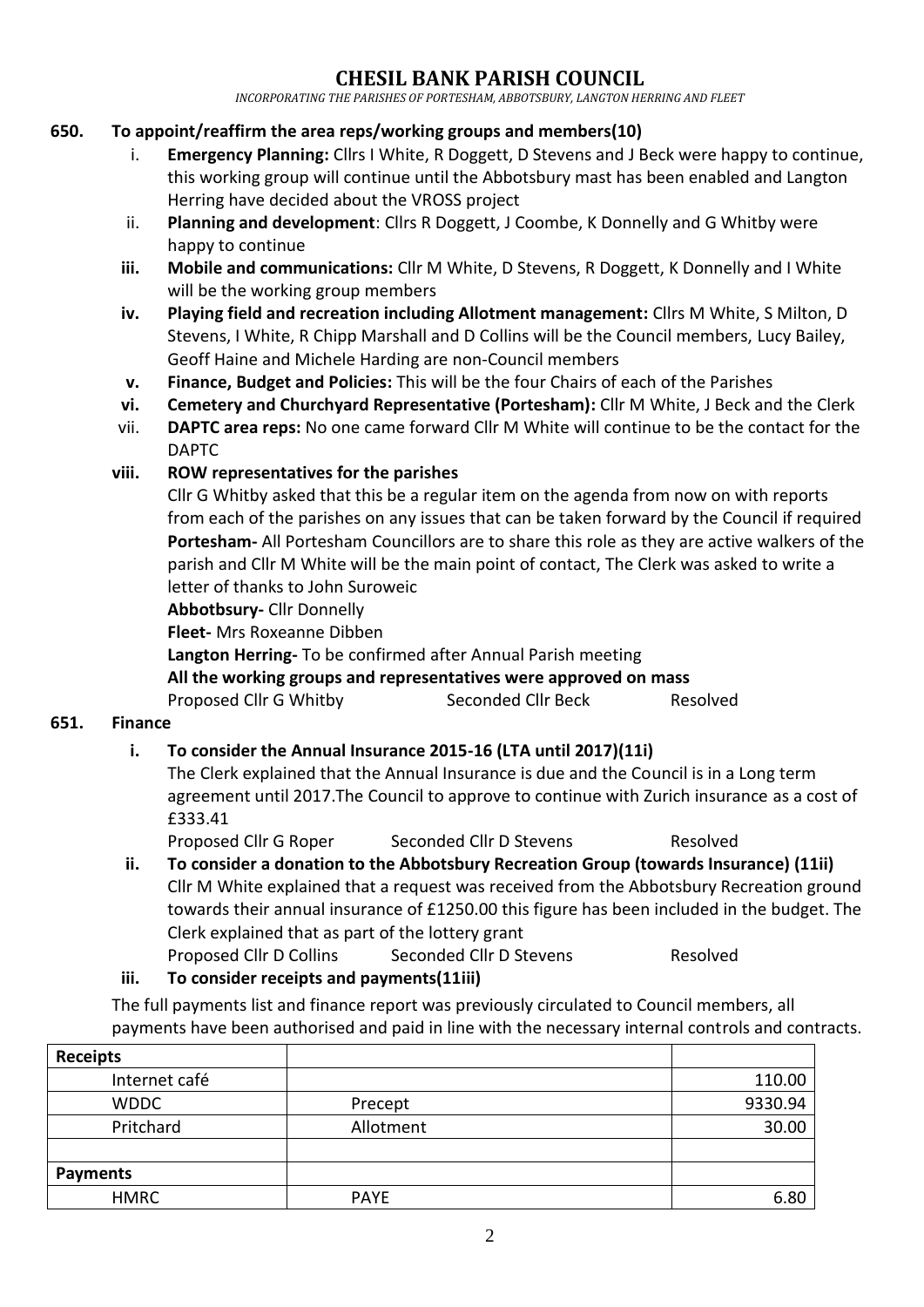### **CHESIL BANK PARISH COUNCIL**

*INCORPORATING THE PARISHES OF PORTESHAM, ABBOTSBURY, LANGTON HERRING AND FLEET*

| I Pritchard             | LH amenity area       | 38.00    |
|-------------------------|-----------------------|----------|
| W Vincent               | Abbotsbury rec Grass  | 189.00   |
| M Jolliffe              | <b>Cemetery Grass</b> | 500.00   |
| G James                 | Portesham/Greens      | 458.32   |
| Portesham VH            | Hall Hire             | 52.00    |
| K Sumner                | Internal audit        | 50.00    |
| Abbotsbury<br>Rec       |                       |          |
| Ground                  | Donation              | 1250.00  |
| Zurich Ins              | Annual Insurance      | 333.41   |
| Proposed Cllr R Doggett | Seconded Cllr J Beck  | Resolved |

#### **652. Working Group reports (12):**

Cllr M White reported on the event at the Chesil Fete and Dog Show on  $19<sup>th</sup>$  July and asked all of the Council for help and support, The Clerk reported that all of the allotments have now been let.

### **653. To consider all planning applications in circulation**

- i. **WD/D/15/000745** Wans Barton, Coastguard Road, Langton Herring, Change of use of agricultural building into 1No unit of holiday accommodation with removal of condition 2 of planning approval 1/W/04/002122 to allow for future residential use- No objections
- ii. **WD/D/15/000020** Field adjacent to Fleet Road, Fleet- Erect 2 x 6m high masts on field boundaries to mount wireless network antennas to provide internet access to Fleet House Farm (Full)- no objections
- iii. **WD/D/15/000953** Possum House, 1 Bramdon lane, Portesham- Convert garage/workshop & hobbies room to 2 holiday cottages with removal of conditions 2 and 4 of planning approval 1/D/10/000603 - to allow for use as open market dwelling houses (Variation of condition)

### **iv. To consider any other Planning or enforcement issues**

Cllr Whitby explained that WDDC planning department are still awaiting some additional drainage-related information on the Malthouse Meadows Development

An amended plan for 3a Bramdon Lane has now been received by the Council

### **654. To consider any Highways or ROW issues**

Cllr M White reported on the issues with badger sets at Bronkham Hill Bridleway 11 Footpath 10 and the fact that part of the Ridgeway has been closed; the sets are to be moved in July. Cllr White will be meeting with the land owner and the RoW team to discuss this issue further. Rocky lane is still ongoing

### **655. Reports from the Parishes**

- i. **Abbotsbury:** Cllr Stevens reported that the annual parish meeting will be arranged
- **ii. Portesham:** Cllr White reported on the wild flower project along the area by the turning to Frys Close. Also the vegetation that has still not been removed on the Wall in Back Street and the repairs/replacement of the Cemetery perimeter fence
- **iii. Langton Herring:** Annual parish Assembly to be held
- **iv. Fleet:** none
- **656. To consider the correspondence list-** Item 9 the issues with EE on the Portesham mast still persist and the Clerk is keeping the pressure on for answers from Harlequin, Item 8 The Play inspectionthere will be a site meeting to consider what needs doing at the Portesham play area, The Clerk highlighted the road closure along the Road from Rodden to New Barn the week commencing 21st May. The Clerk was asked to enquire about the grass cutting schedules

### **657. Items for the meeting on 1st June 2015**

Portesham play area report, Footpaths